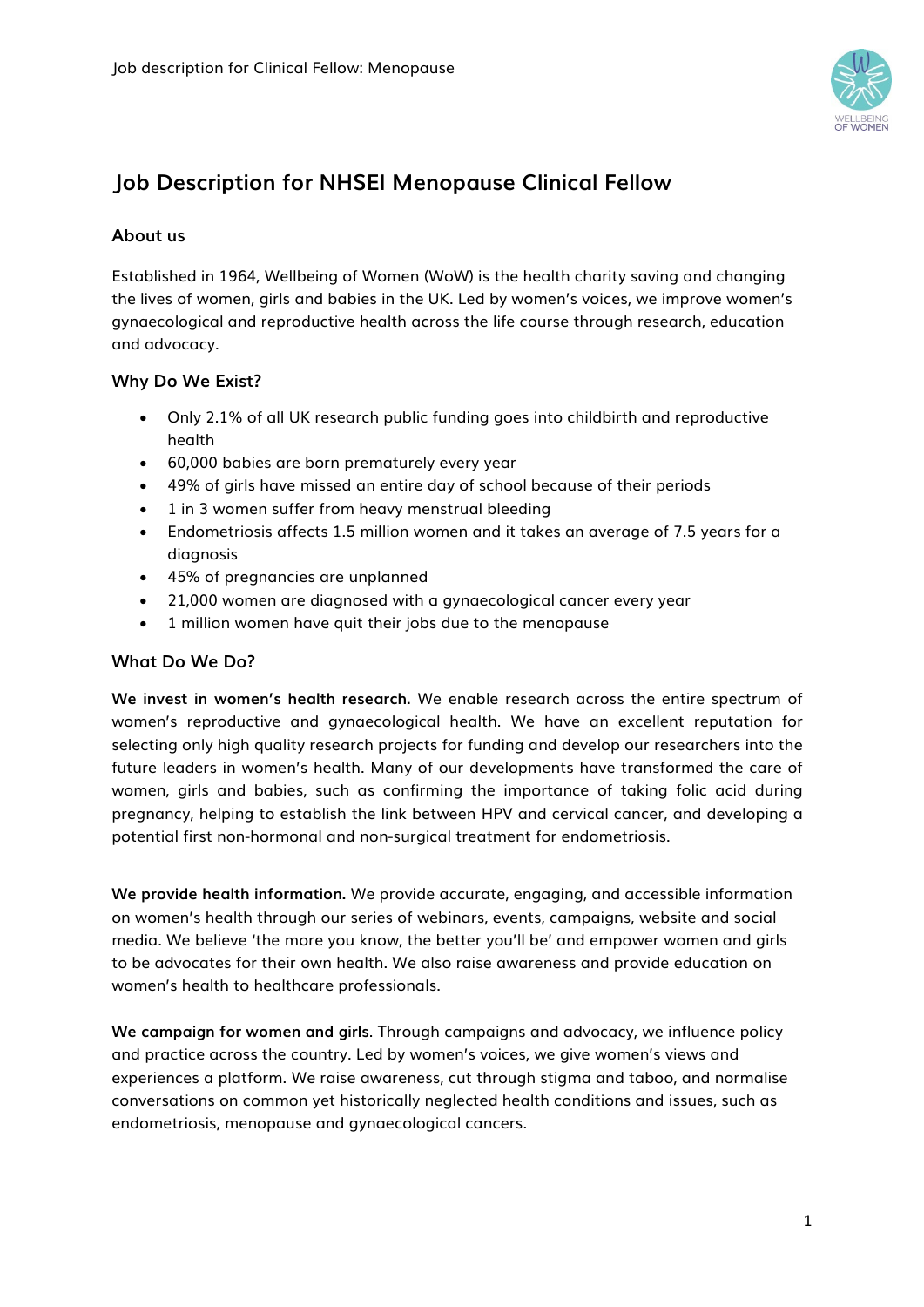

# **How We Do It**

We raise funds for our research, education and advocacy activities and collaborate with likeminded organisations in a variety of ways: corporate sponsorship and partnerships, individual giving, trusts and foundations, events (ticket sales, raffles and auctions), challenge events and our network of volunteers.

In 2021, Wellbeing of Women developed and launched their Women's Health strategy, placing women's voices at the heart of shaping the strategy. Capturing the input of a diverse and inclusive group of women, health care professionals and corporates, the charity has shifted focus from pure research for the unmet need to being focused on delivering impact through research, education and advocacy. The shift allows the charity to create societal, workplace and healthcare changes through more than just discovery science, ensuring that the impact and benefits are seen by women in the short, medium and long term.



# **Who We Are**

Wellbeing of Women has a small team of permanent staff and a number of regular volunteers. Our Board of Trustees is chaired by Professor Dame Lesley Regan and our Research Advisory Committee is chaired by Professor David Williams**.**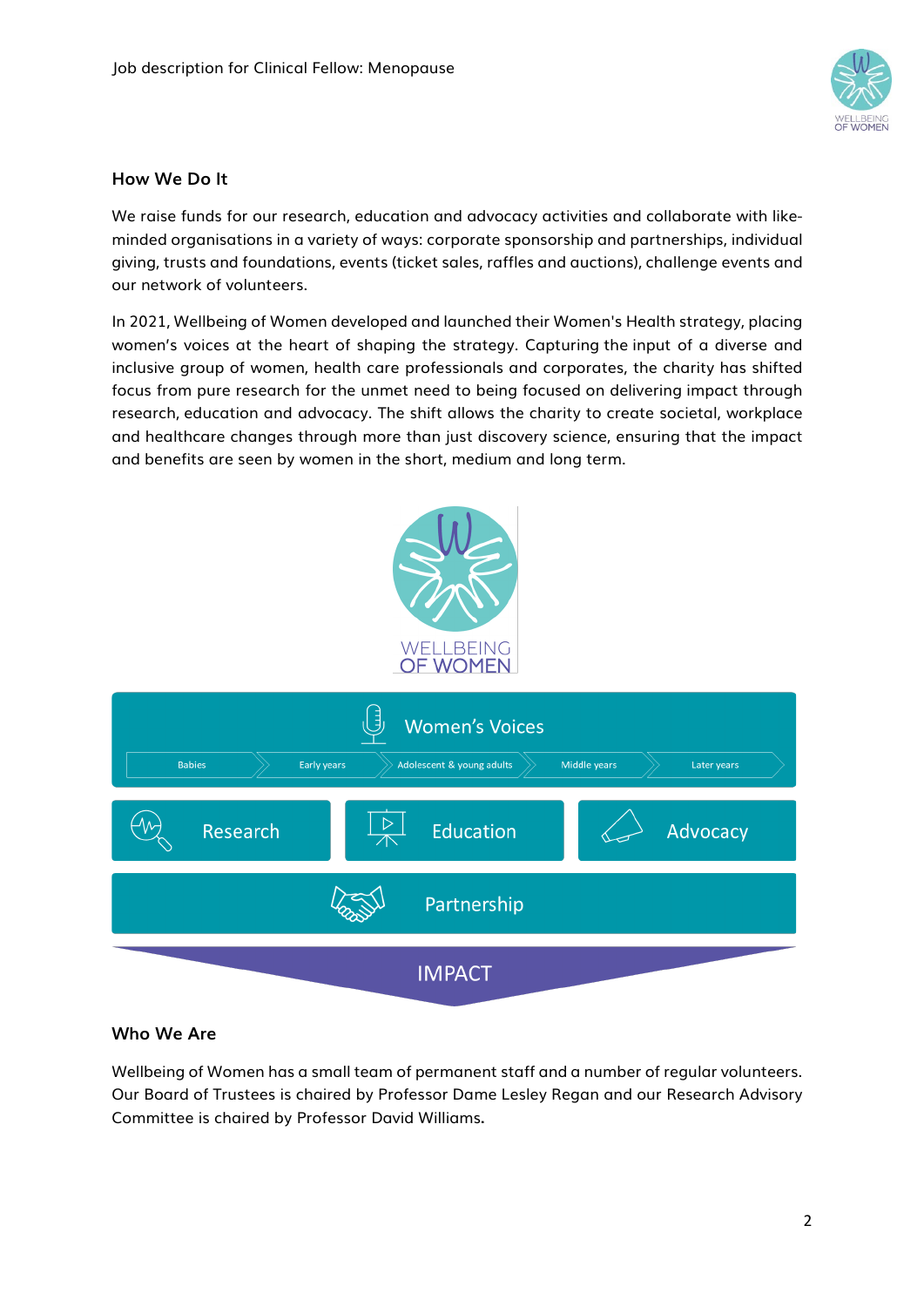

#### **The role**

This topical, one-year, full-time equivalent (FTE) Clinical Fellowship is being offered in partnership with NHS England and Improvement (NHSEI). Its purpose is to raise primary and community clinician and public awareness of the menopause, by delivering successful behaviour change to improve primary and community care's ability to recognise, signpost and appropriately support women in seeking and receiving the menopause care that they need. The successful applicant will have the opportunity to gain practical experience of: working on a high-impact multi-stakeholder national programme, evaluation and associated knowledge mobilisation of what works and why, and starting implementation to increase understanding of menopause and the support offer available to women. The post-holder will be embedded in to the NHSEI Behaviour Change Team, working with behavioural scientists, quality improvement and process engineers, knowledge managers and other clinicians.

The Fellowship would likely suit a candidate with a strong implementation science background looking to get practical programme experience, or equally a candidate wanting to build their research and behaviour change experience. The role requires a current or very recent frontline NHS clinical background because its main aim is to educate and support General Practitioners (GPs), practice nurses, community pharmacists and others on menopause and clinical management, particularly the appropriate prescribing of menopause treatments.

The Fellowship is expected to evolve, but will certainly incorporate the following scoping and development phases:

- Leading a rapid mixed-methods baseline evaluation of both the barriers and enablers of community and primary care (including but not limited to: allied health professionals, general practice, pharmacy) colleagues 'thinking menopause', and any inequities in the current approach;
- Delivery of a written summary of the findings and associated proposed implementation strategy for a development programme for community and primary care to 'Think Menopause';
- Starting implementation of the subsequently agreed strategy to embed wider awareness of menopause which will rely on addressing the barriers and enhancing enablers to 'thinking menopause'. It is anticipated this will encompass a core focus on teaching, training and education;
- Proactive knowledge dissemination of the baseline findings and subsequent implementation strategy (e.g. peer-review publications, reports).

A key output of the work, working alongside behavioural scientists, is to deliver approaches and materials that will increase the number of primary and community care clinicians who 'think menopause' when women with peri-menopause and menopause present to them. This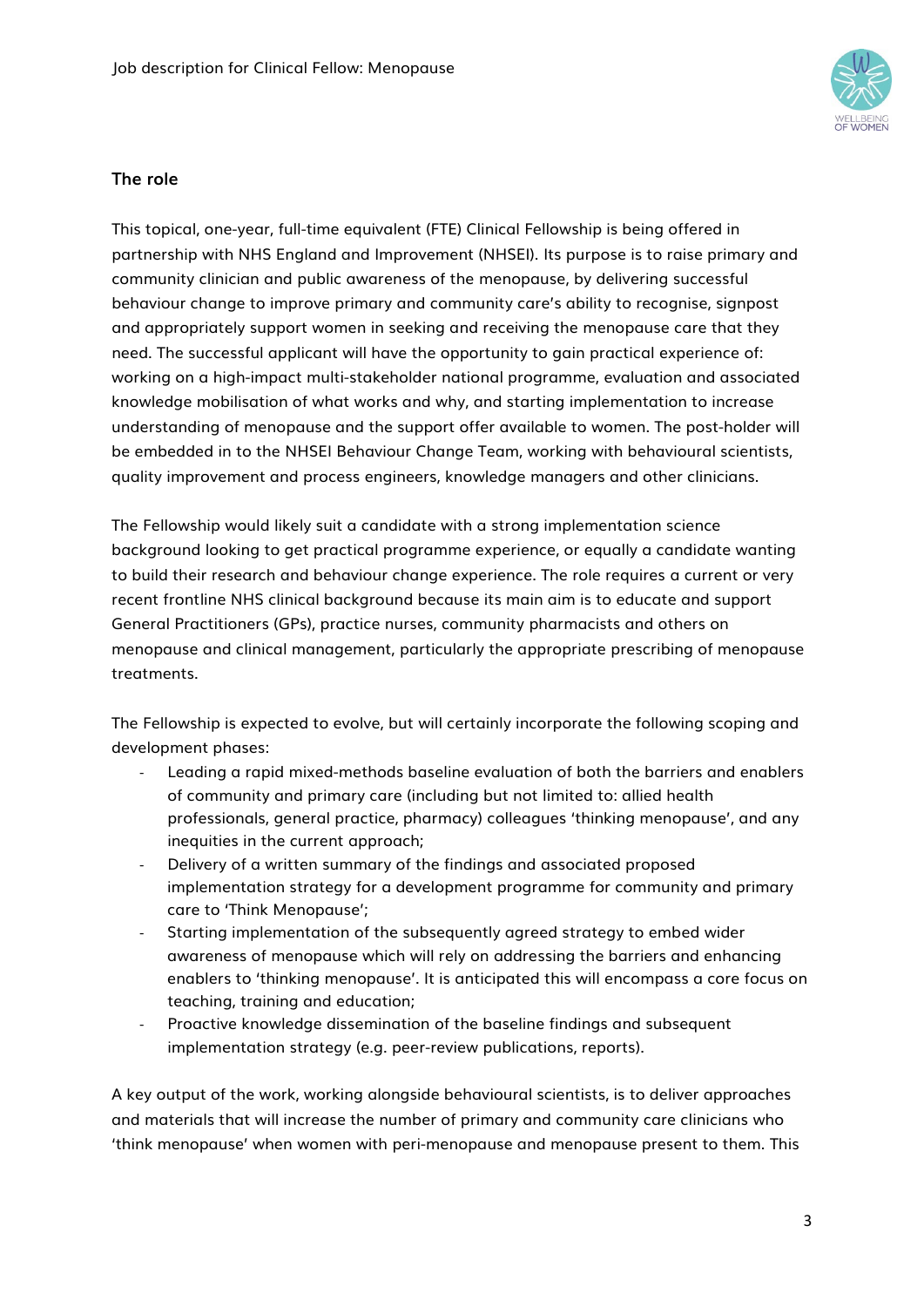

output will be a key lever to achieve the strategic outcome of more women receiving better support and care to manage their symptoms of menopause.

The Fellowship will be hosted by the Behaviour Change Team, Medical and Nursing Directorates, NHSEI, with the successful candidate working closely and collaboratively with both WoW, NHSEI and wider stakeholders. The postholder will jointly report into the Director of Behaviour Change, NHSEI and the Chair of WoW. The role is offered on a fixed-term basis due to funding: job shares, secondments and fixed-term contracts will all be considered.

The NHSEI National Menopause Programme is delivered across three Directorates – People, Medical and Nursing. The fellow will be expected to support the Programme Leads to ensure they deliver against all objectives for the menopause programme as well as any other areas identified by the Steering Group. Stakeholder management and engagement experience will be vital to garner support and ensure wider engagement of the programme. Having a demonstrable interest and experience in either behavioural science/ human factors and/or process engineering/quality improvement will be an advantage.

The NHSEI Behaviour Change Team is a friendly team prioritising equality, diversity and inclusion, team wellbeing and the principles of kind leadership in its ways of working. The postholder will be expected to play a key role in nurturing, ensuring and contributing towards this culture.

# **Salary**

Remuneration is offered at a rate commensurate with experience and current salary in the range £47,126-£75,874.

# **Application process and timetable**

Please submit a CV with covering letter describing your suitability and motivation for the role, and a brief (approximately half-page) plan of how you would approach the project. Applications should be submitted by email to [hello@wellbeingofwomen.org.uk](mailto:hello@wellbeingofwomen.org.uk) *Applications will close at 1700 on 15th July 2022*.

Successful candidates will be invited to a brief initial phone interview during the week of  $1<sup>st</sup>$  – 5<sup>th</sup> August to assess fit and motivation for the role.

Final interviews will take place from  $1100-1400$  on  $11<sup>th</sup>$  August and will involve a brief presentation and questions to assess technical and competency skills.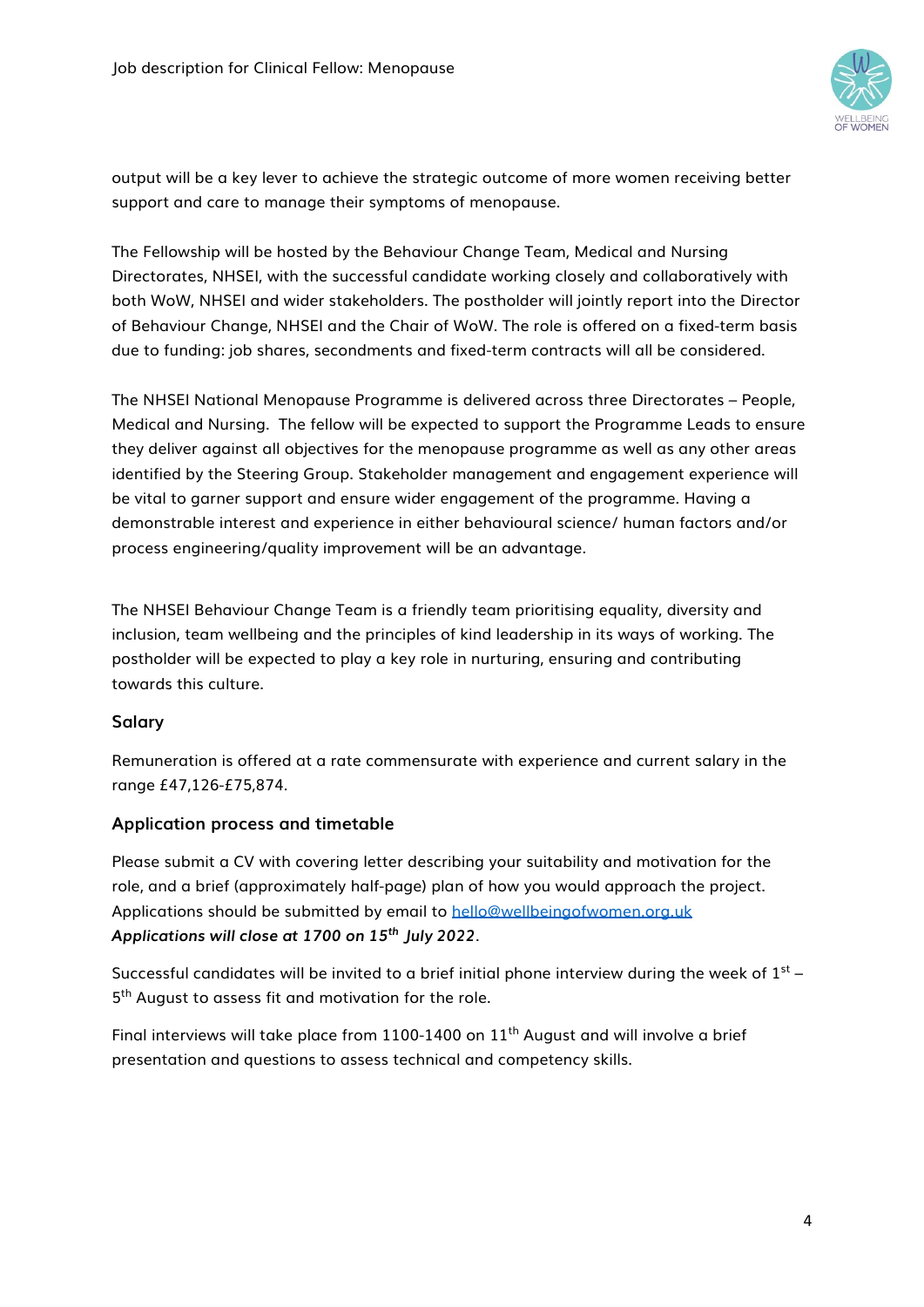

| <b>Personal Specification</b>    |                                                                                                                                                                                                                                        |                                |  |
|----------------------------------|----------------------------------------------------------------------------------------------------------------------------------------------------------------------------------------------------------------------------------------|--------------------------------|--|
| <b>Criteria</b>                  |                                                                                                                                                                                                                                        | Essential/<br><b>Desirable</b> |  |
| <b>Qualifications</b>            | Medical or nursing degree, or qualified allied health professional<br>with current registration with the relevant Professional Body, and<br>current/recent frontline NHS clinical practice                                             | E                              |  |
|                                  | Additional qualification - or equivalent experience - in business<br>processing/healthcare improvement science of working at a senior<br>level in relevant specialist area an advantage                                                | D                              |  |
|                                  | Qualification in behavioural science or experience of working with a<br>behaviour change approach and/or knowledge mobilisation                                                                                                        | D                              |  |
| Knowledge &<br><b>Experience</b> | Experience of leading healthcare-related quality improvement<br>projects and evaluating these, including setting and delivering<br>against pre-agreed outcome criteria                                                                 | D                              |  |
|                                  | Working to the existing evidence base. This includes being<br>comfortable identifying, retrieving and assessing existing<br>evaluation and research studies, and rapidly appraising them to<br>provide evidence-based recommendations  | E                              |  |
|                                  | Experience and interest in teaching, training, education and<br>professional development of others to improve clinical practice                                                                                                        | E                              |  |
|                                  | Demonstrable interest in women's health issues, including an<br>understanding of the background to and aims of current healthcare<br>policy and appreciate the implications of this on engagement                                      | E                              |  |
|                                  | Understanding of differences in outcomes from healthcare and<br>support services experienced by different groups (health<br>inequalities), and an appreciation for methods of reducing<br>disparities                                  | D                              |  |
|                                  | An appreciation of the relationship between the Department of<br>Health and Social Care (DHSC), NHS England and NHS<br>Improvement (NHSEI), Health Education England (HEE), and<br>individual provider and commissioning organisations | E                              |  |
|                                  | Experience of delivering against competing priorities and deadlines<br>while also directing the work of teams/individuals                                                                                                              | E                              |  |
|                                  | Experience of transformational change management, including<br>ability to use information and evidence to change culture and<br>behaviours across systems and professions                                                              | D                              |  |
|                                  | Experience of embedding theories, principles, processes and<br>behaviors of optimal improvement across the organisation and the                                                                                                        | D                              |  |